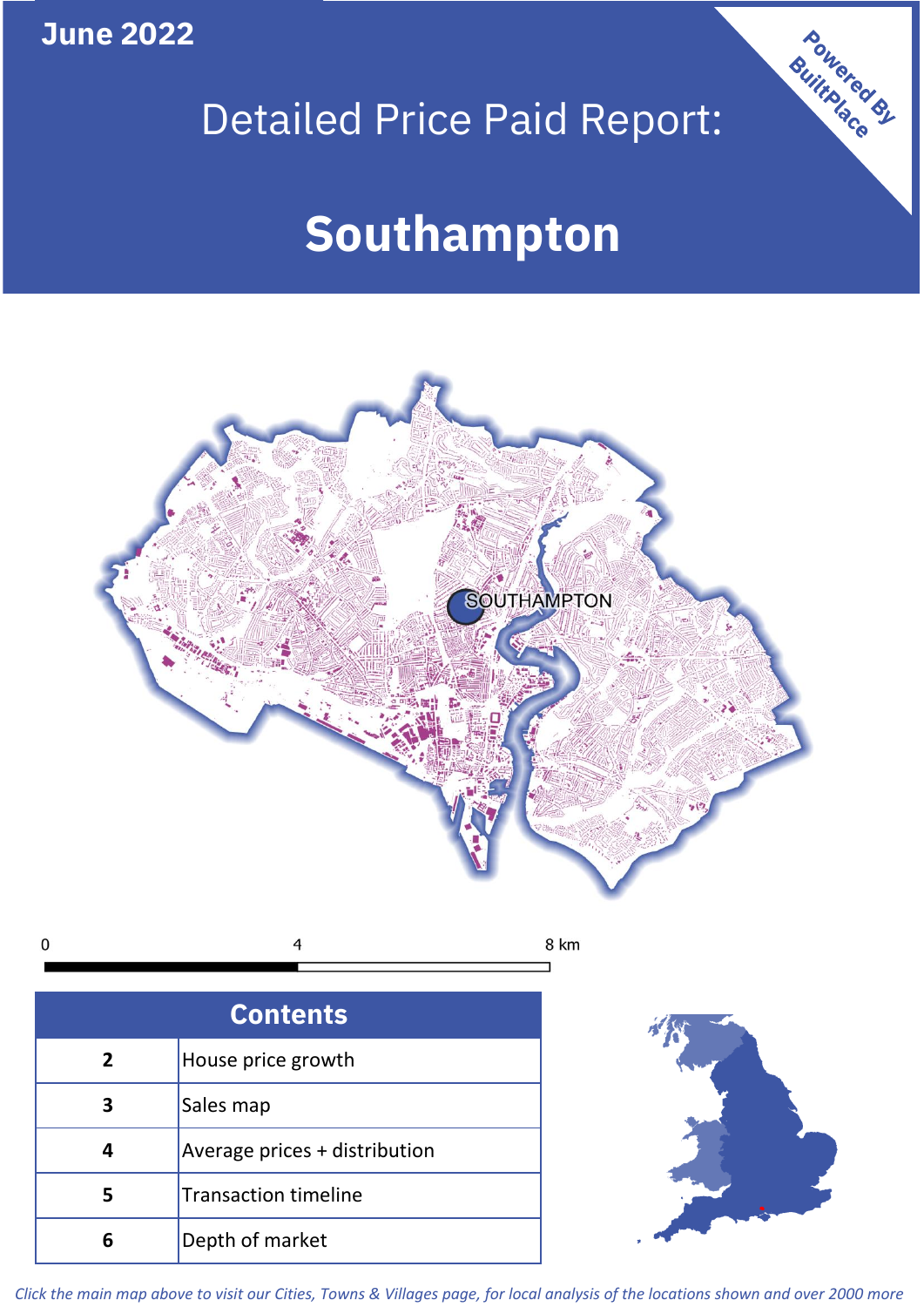### **Headline Data**

|                     | <b>Current level</b> | 3 month | <b>Annual</b> | 5 year   | 10 year |
|---------------------|----------------------|---------|---------------|----------|---------|
| <b>House prices</b> | £239,970             | 2.0%    | 10.5%         | 19.3%    | 57.7%   |
| <b>Transactions</b> | 3,177                | $-7.4%$ | 25.5%         | $-16.3%$ | 23.4%   |

# **House Price Growth (April 2022 data)**

#### *Annual Change in House Prices*



House prices in Southampton grew by 10.5% in the 12 months to April 2022 (based on 3-month smoothed data). By comparison national house prices grew by 10.7% and prices in the South East grew by 11.5% over the same period.

Southampton house prices are now 42.5% above their previous peak in 2007, compared to +60.7% for the South East and +52.9% across England.



#### *Year-To-Date Change in House Prices, December to April*

Local prices have grown by 3.5% in 2022 so far, compared to growth of 1.9% over the same period last year.

#### *Source: OS OpenData; UK House Price Index (Contains HM Land Registry data © Crown copyright)*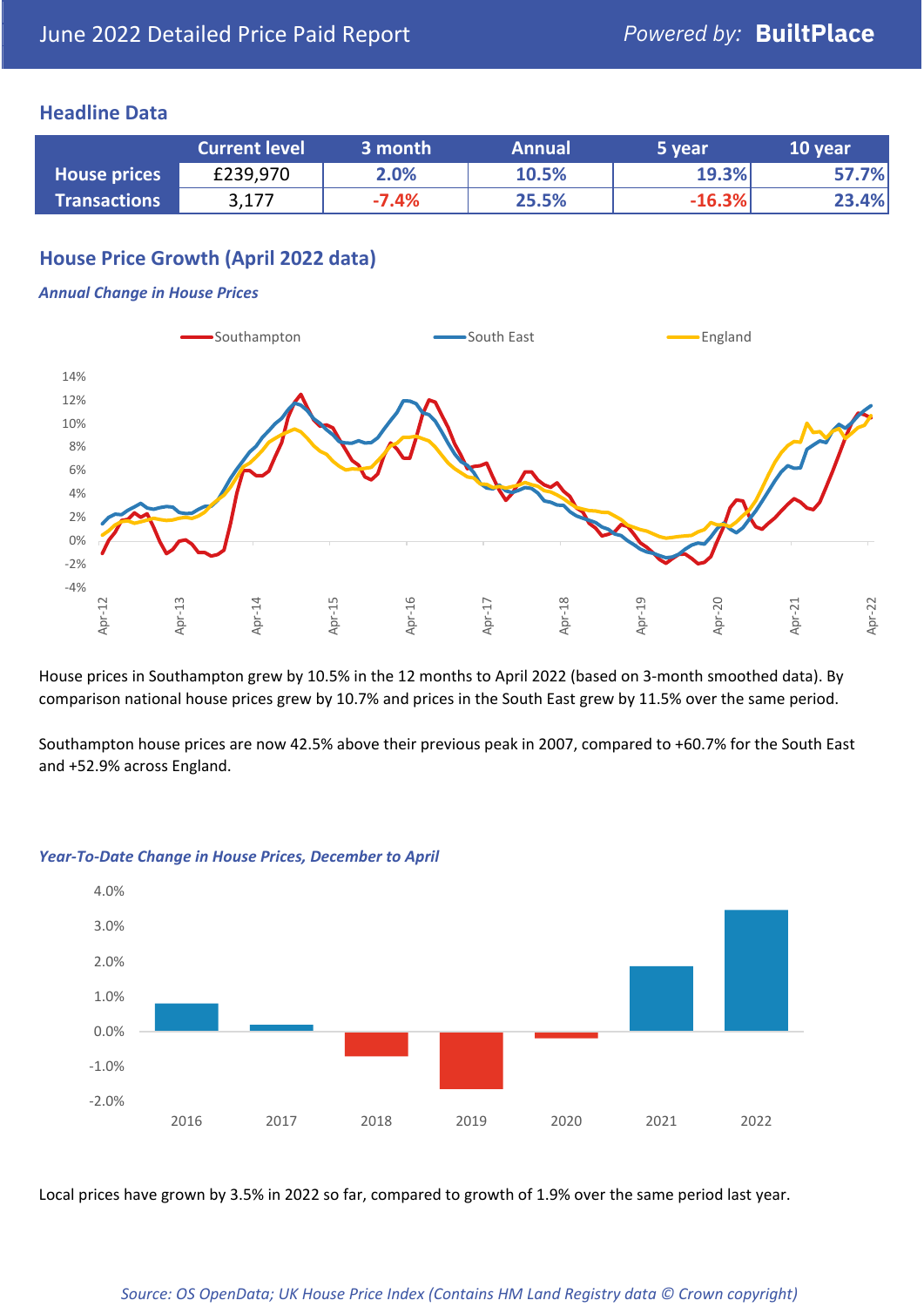# **House Price Map**

*12 months to April 2022*



*Each point is one postcode, coloured by the average value relative to all sales in this local authority (price bands are LA-specific quintiles).*

**Map Key**

| Min      | <b>Max</b> |                            |
|----------|------------|----------------------------|
| Up to    | £161,000   | 1st quintile / lowest 20%  |
| £161,000 | £213,000   | 2nd quintile               |
| £213,000 | £252,000   | 3rd quintile               |
| £252,000 | £313,000   | 4th quintile               |
| £313,000 | and over   | 5th quintile / highest 20% |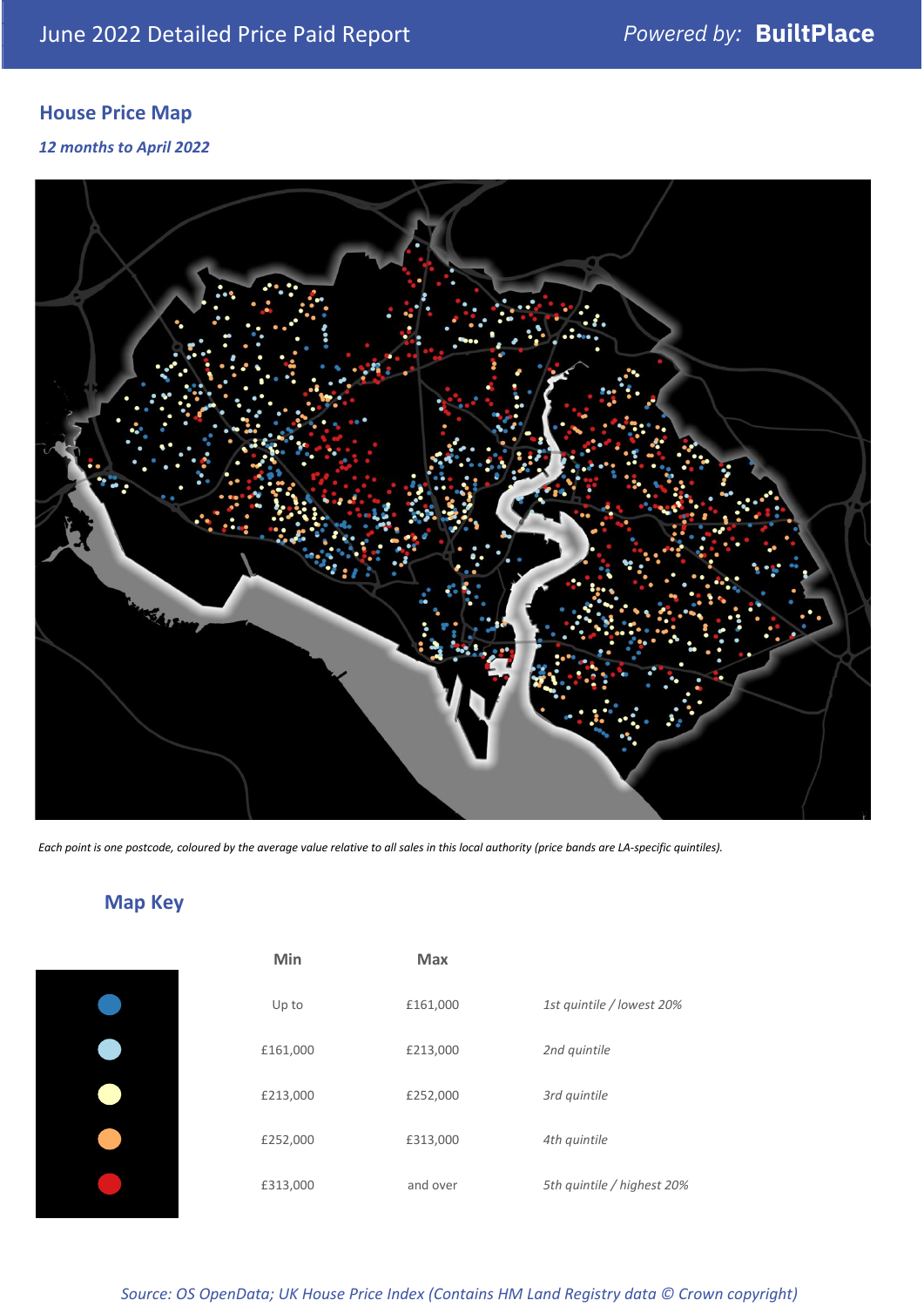# **Average House Price by Property Type**

#### *12 months to April 2022*



|                 | <b>New</b>           | <b>Second hand</b> |  |
|-----------------|----------------------|--------------------|--|
| <b>Flat</b>     | £207,640             | £160,188           |  |
| <b>Terraced</b> | No recorded<br>sales | £247,478           |  |
| Semi-detached   | No recorded<br>sales | £289,099           |  |
| <b>Detached</b> | No recorded<br>sales | £379,996           |  |

## **House Price Distribution by Year**

*All properties, by price band and calendar year (2020 = year to date)*

|                    | 1997 | 2002 | 2007 | 2012 | 2017 | 2019 | 2020 |
|--------------------|------|------|------|------|------|------|------|
| <b>Under £100k</b> | 94%  | 37%  | 8%   | 10%  | 4%   | 4%   | 6%   |
| £100-200k          | 6%   | 56%  | 67%  | 67%  | 42%  | 30%  | 32%  |
| E200-300k          | 0%   | 6%   | 21%  | 17%  | 40%  | 44%  | 38%  |
| £300-400k          | 0%   | 1%   | 4%   | 4%   | 9%   | 14%  | 17%  |
| £400-500k          | 0%   | 0%   | 1%   | 1%   | 2%   | 4%   | 4%   |
| <b>£500k-1m</b>    | 0%   | 0%   | 0%   | 0%   | 2%   | 3%   | 4%   |
| £1-2m              | 0%   | 0%   | 0%   | 0%   | 0%   | 0%   | 0%   |
| <b>Over £2m</b>    | 0%   | 0%   | 0%   | 0%   | 0%   | 0%   | 0%   |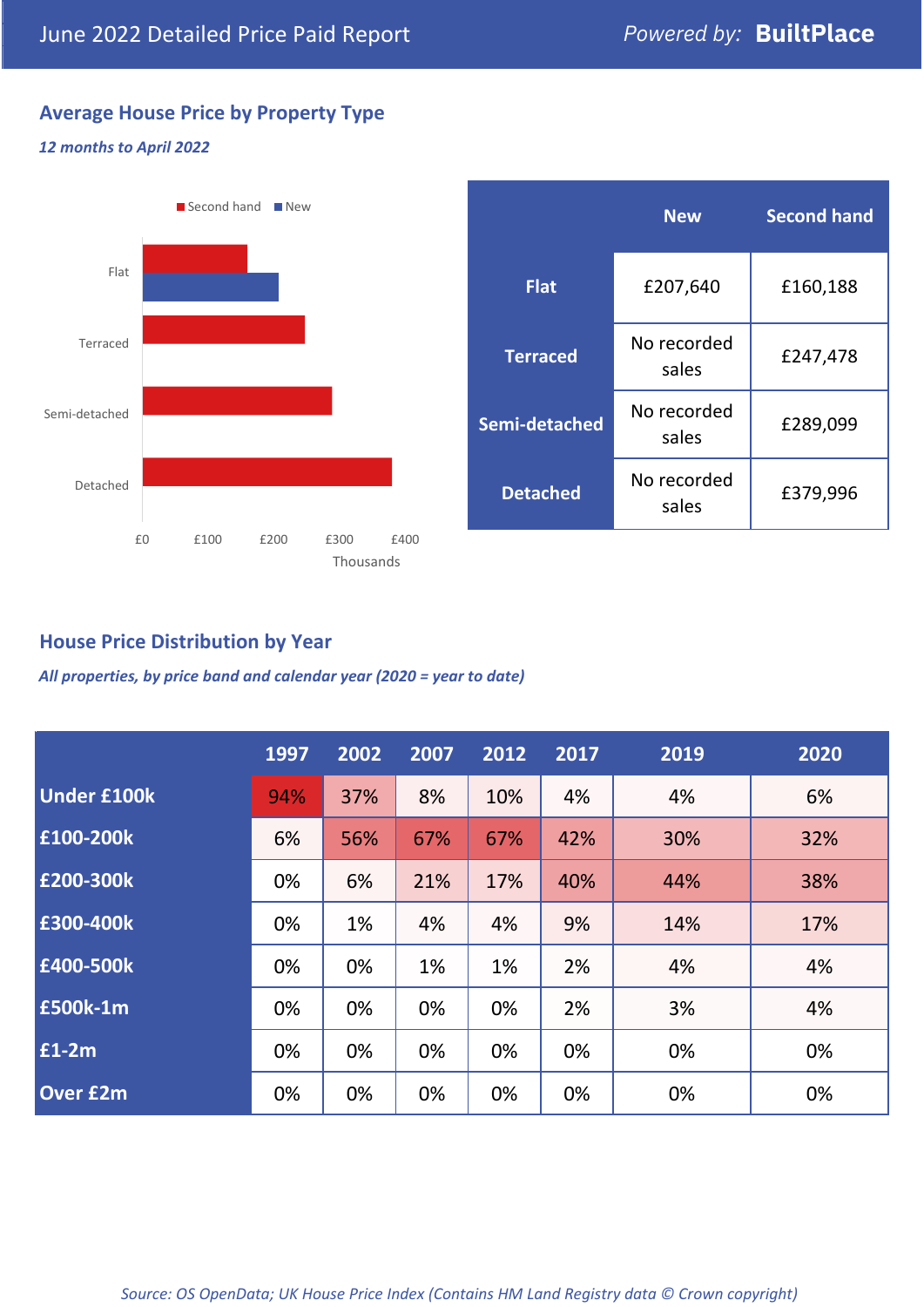# **Transactions (February 2022 data)**

*Annual Transactions, Indexed (2001-05 average = 100)*



There were 3,177 transactions in Southampton during the 12 months to February 2022. This is 60% of the average from 2001-05 and suggests activity is significantly below pre-downturn levels.

Transactions in Southampton have fallen by 21.3% since 2014, compared to changes of -9.9% for South East and -7.7% for England.



#### *Cash and New Build Sales as % of Total, by Year*

*Note: The data on this page EXCLUDES transactions identified as transfers under a power of sale/repossessions, buy-to-lets (where they can be identified by a mortgage), and transfers to non-private individuals - i.e. it comprises only Land Registry 'A' data.*